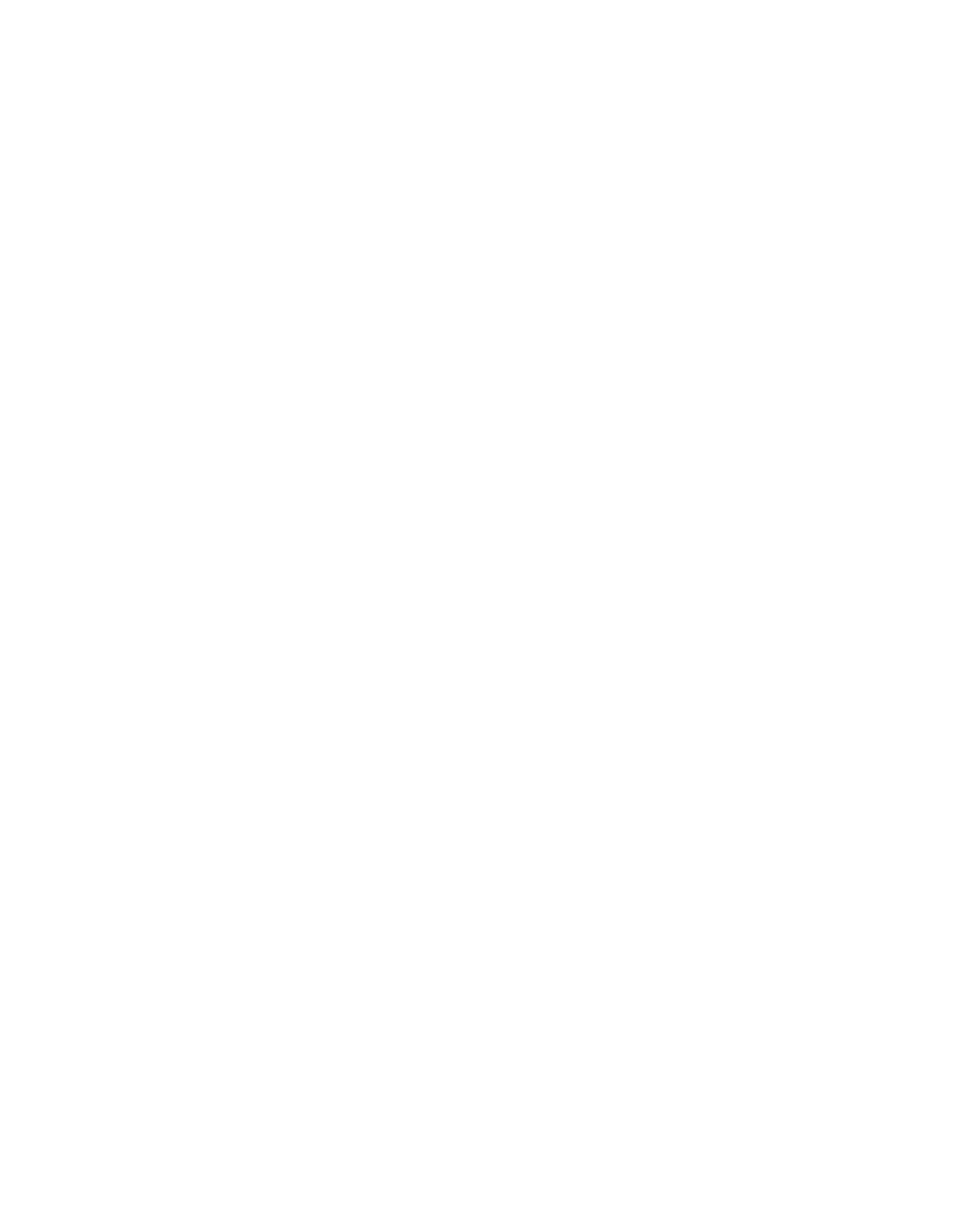Estate planning is an essential part of life and death. In planning for our future and our family's future, we must take stock of who we are, what our goals are, and how we want our estate distributed. With the easy availability of do-it-yourself wills and Living Trusts, it can be all too tempting to take care of your estate planning needs yourself, rather than pay, what may seem like high fees, to an estate planning attorney.

You can easily go on the internet or the local office supply store, gather the necessary forms and information, spend a little of your time, and, presto, you have a will or Living Trust. However, it is very easy to overlook important legal and technical planning points that can cause the estate or your beneficiaries to pay unnecessary taxes, high fees to attorneys or probate court, or can cause assets to be distributed to the wrong people at the wrong time.

What may seem like a great deal could cost your estate and your beneficiaries tens of thousands of dollars (or more) in the long-run. All too often it's not just about the money… there is frequently added anguish that family members have to endure in dealing with details you thought you looked after.

In a case settled in 2005, a successful Washington businessman wrote his own will assuming his assets would be free of estate tax. However, due to the language he used, the IRS interpreted the law differently and claimed all the assets he passed to his wife were subject to \$800,000 in estate tax plus \$130,000 in back interest. His family went to court and eventually won, but only after nearly ten years of costly litigation and years of turmoil.

One of the biggest problems with do-it-yourself software packages and forms is the lack of personal advice. Although this software may be able to walk you step-by-step through a form, it can never provide the advice that comes from an experienced estate planning attorney.

Experienced estate planning attorneys do not create a boilerplate will or trust. Instead, they can help you create a customized, individualized estate plan based on an in-depth discussion about your current financial situation, your future plans, and your intentions once you pass away. In fact, many of the software packages and other do-it-yourself resources have a strong disclaimer that says they are not a substitute for legal advice and to consult an attorney for help in understanding how the law may apply to your particular situation.

A comprehensive and effective will or trust is based on asking all the right questions and taking your individual needs into account, something no software or form can do. How can you even know if you need a will or trust? There are substantial differences in those two tools and oftentimes a will and a trust need accompanying documents to make the plan work exactly as you'd like for it to.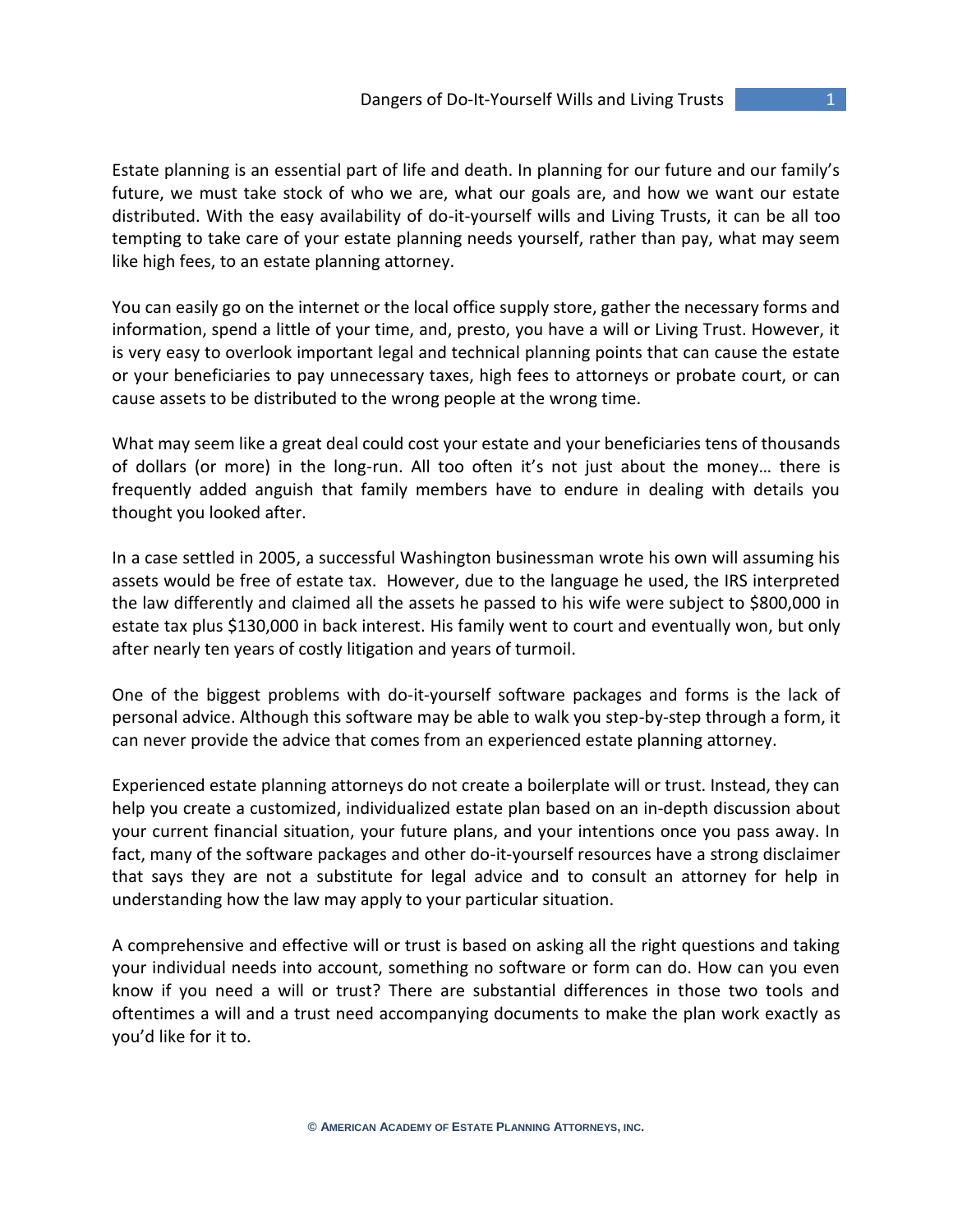## **WHEN IS A DO-IT-YOURSELF ESTATE PLAN INSUFFICIENT?**

We could easily argue, "Always!" But let's be more specific. Do-it-yourself kits cannot adequately cover your needs if, for example:

- You own real estate
- You own a share in a small business
- You wish to disinherit your spouse or child
- You wish to leave money to your grandchildren but not your children
- You are married and you and/or your spouse have children from a previous marriage
- You wish to arrange long-term care for a disabled beneficiary
- You have minor children
- You have investments, including an IRA or 401(k)
- You're worried about young or irresponsible beneficiaries making foolish financial decisions with their inheritance
- You have a potentially taxable estate
- You would like to include creditor or divorce protection for your beneficiaries
- You share property with someone who is not your husband, wife, or legal partner
- You fear a challenge to your will

What can happen in situations like those listed above? In one instance, a stepmother used software to leave everything to her "children." Unfortunately, the state law said she didn't have any children because she had never legally adopted her stepchildren. As a result, it cost them \$100,000 in legal fees to claim their inheritance.

In another case, a grandfather used software he purchased to name his grandchildren as heirs instead of his children. Skipping a generation allowed the IRS to tax his assets twice, and the grandchildren only received 20% of a \$100 million estate.

### **IT'S ALL IN THE EXECUTION**

Even a simple estate plan can run into trouble if all the rules aren't followed. For example, a will or trust is not considered valid unless it has been properly executed according to state law. Some states require two witnesses for a will. Others require three witnesses, all of whom must be present at the time the will is signed. And if one of those witnesses is also a beneficiary (like, for example, your spouse), that witness could be disqualified from receiving any assets distributed by your will or trust.

Some states allow a holographic will, which is a will you write entirely by hand. Although normally a will must be signed by witnesses attesting to the validity of the testator's signature and intent,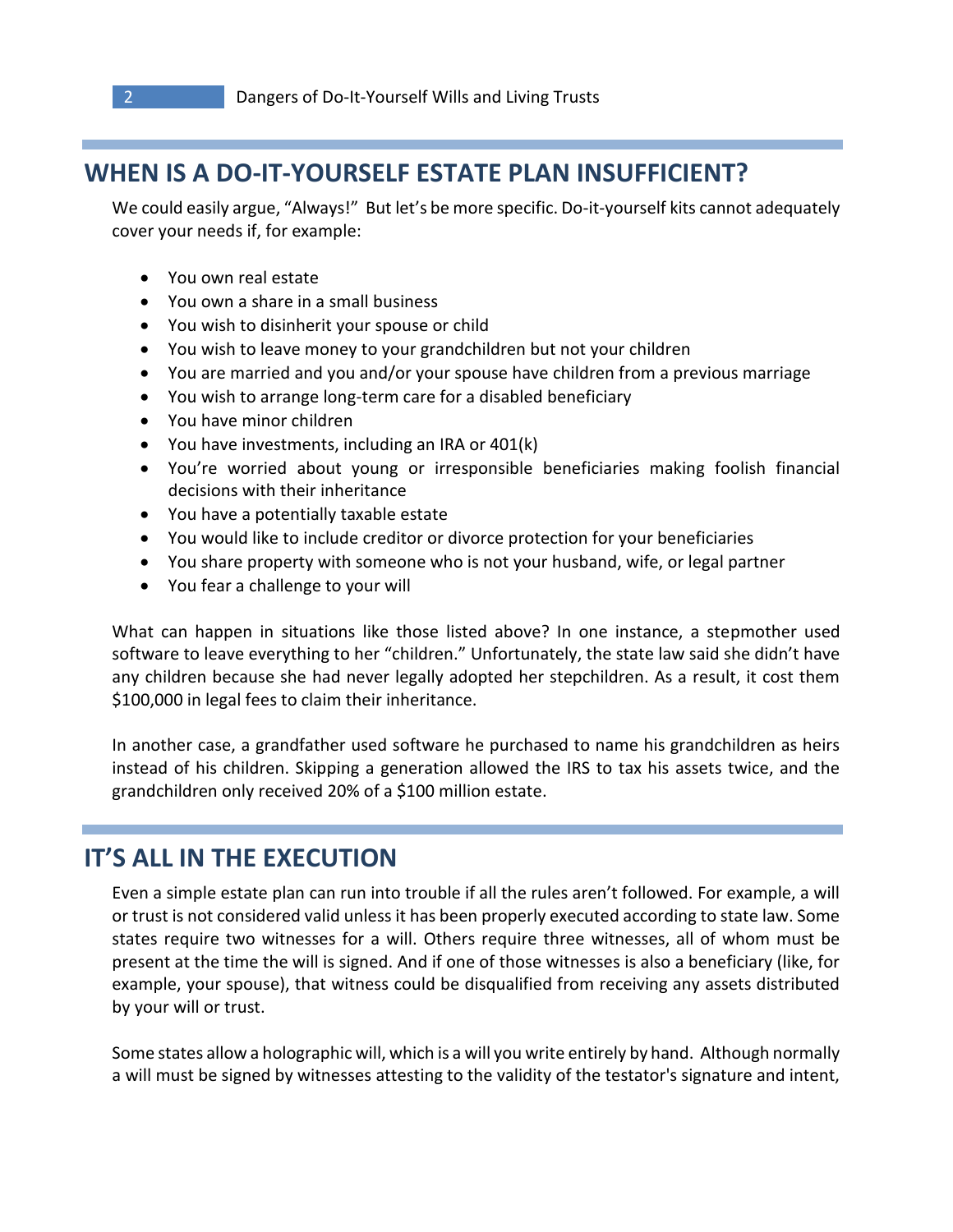in many jurisdictions, unwitnessed holographic wills are treated as valid and need only to meet minimal requirements in order to be probated.

Even if properly executed, a do-it-yourself will may also take longer to probate because the judge may question the process used in the drafting and execution of the will, requiring witnesses to appear in court to attest to the validity of the will.

The will or trust you receive from an experienced estate planning attorney will be properly executed according to precise jurisdictional guidelines.

#### **DO-IT-YOURSELF KITS CANNOT CREATE COMPREHENSIVE ESTATE PLANS**

Do you consider yourself to be "run-of-the-mill" or "boilerplate"? We don't think you are, either. One of the many pitfalls of do-it-yourself estate planning is that it is a one-size fits all approach. Although they may provide some information and some amount of guidance, the will or trust cannot be tailored to your individual needs, goals, or concerns. Almost everyone has a condition or situation that requires a unique combination of estate planning tools.

Tax planning is especially complicated. Most people don't know how much money they can pass, or eventually will pass, without paying taxes. In 2015, you can leave up to \$5.43 million to anyone without federal tax. The amount you can leave without state taxation might be much lower. Additionally, for a married couple, the surviving spouse can use their deceased spouse's exemption. However, they may only do so if an estate tax return was filed for that spouse. There are many reasons, both tax and non-tax, that you might want to set aside the assets of the first spouse to die at their death.

A tried and true strategy often used in those cases is to create a Family Trust to provide for your spouse and children and preserve applicable exclusions (the amount of assets that the first spouse to die can pass tax-free).

A Family Trust can also provide protection from an additional layer of tax if you make bequests to grandchildren. A Family Trust may be used to provide protection from divorce in the event the surviving spouse remarries. Further, the trust can protect assets from the creditors of the surviving spouse. In a blended family, sometimes one spouse may want to ensure that the distribution of their wealth is set in stone, rather than depend upon the surviving spouse's estate plan. A Family Trust works well to provide for the survivor, while locking in the distribution after death of the survivor.

Blended family situations can also create difficulties in drafting. If you have children who are not adopted, using the language, "...to my children...," in a bequest will result in those children being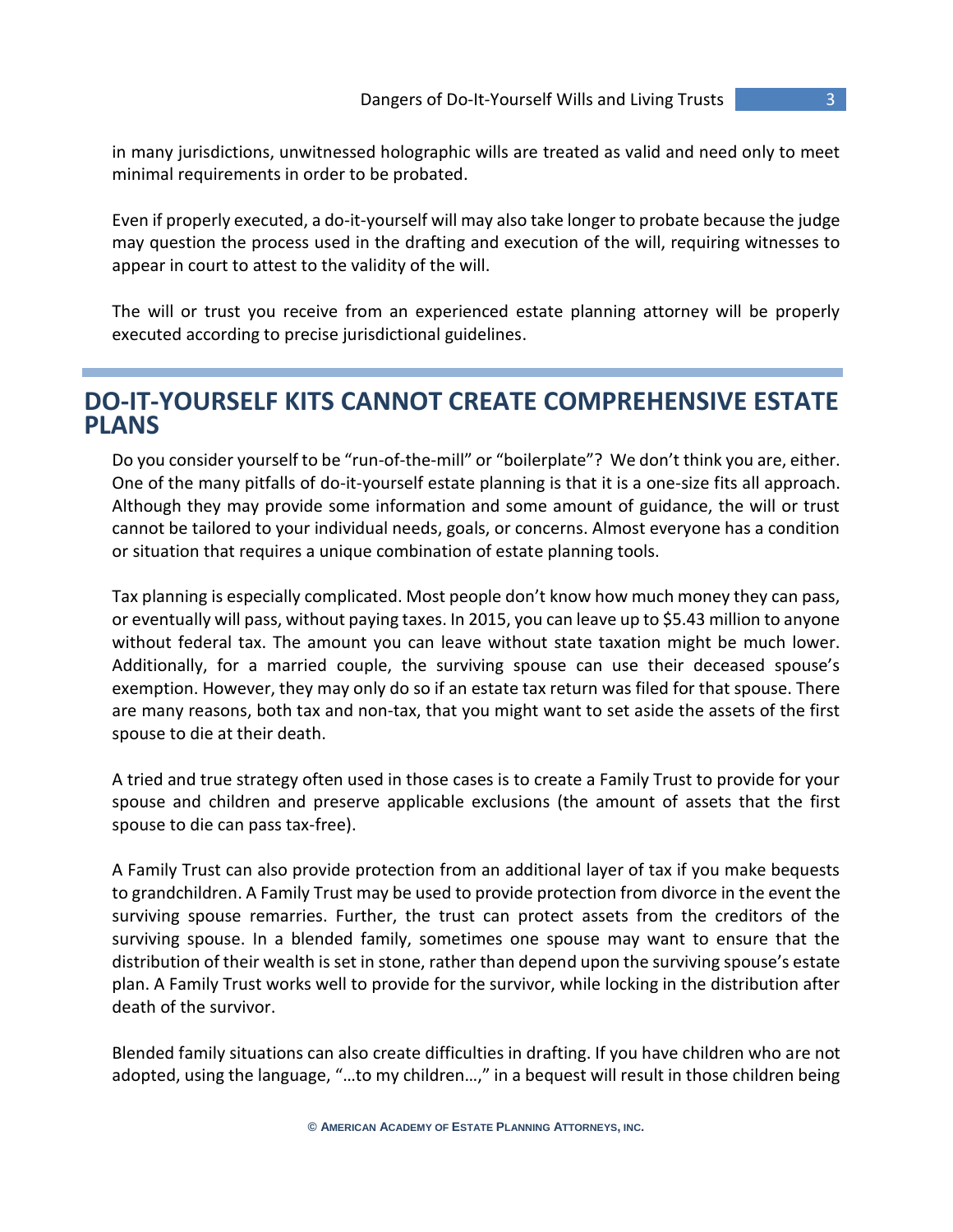left out of your estate unless they are specifically named. Do-it-yourself kits are simply not designed to cover all possible financial and taxation situations.

#### **BUT WAIT, THERE IS MORE…**

Also keep in mind that IRA, 401(k), and life insurance designations can create further complications. If your will bequeaths an IRA to a child but your spouse is the beneficiary, the IRA will pass to the spouse regardless of the intentions expressed in the will. Effective estate planning is a comprehensive and thorough process. Errors or ineffective planning, incurred now by the use of do-it-yourself kits, could cost your heirs tens of thousands of dollars when you are gone.

An experienced estate planning attorney will do more than help you properly structure your estate plan to limit the impact of taxes and disputes, and pass on your assets. They will not only draft your will, but also critical estate planning documents such as a Revocable Living Trust, Durable Power of Attorney, Health Care Power of Attorney, a Living Will, and HIPAA Release creating an effective and comprehensive estate plan.

#### **AND WHEN THINGS CHANGE …**

One of the biggest mistakes do-it-yourselfers make is that they don't keep their estate plan current. They fail to realize that creating an estate plan is just the first step in the estate planning process. You will want to review your plan periodically to make sure it accurately reflects your current goals and requirements. Chances are your personal and financial situation will change as years go by.

A do-it-yourself kit cannot periodically review and update your plan in case of:

- Marriage
- Divorce
- Birth or adoption of children
- Illness or incapacitation
- Changes in your intentions
- Changes in tax or non-tax laws
- Inheritance
- Change in assets
- Change in residence
- Death of family member

Even a recently established estate plan may require revision if major life or financial changes occur. And if your personal situation hasn't changed, changes in federal or state laws can still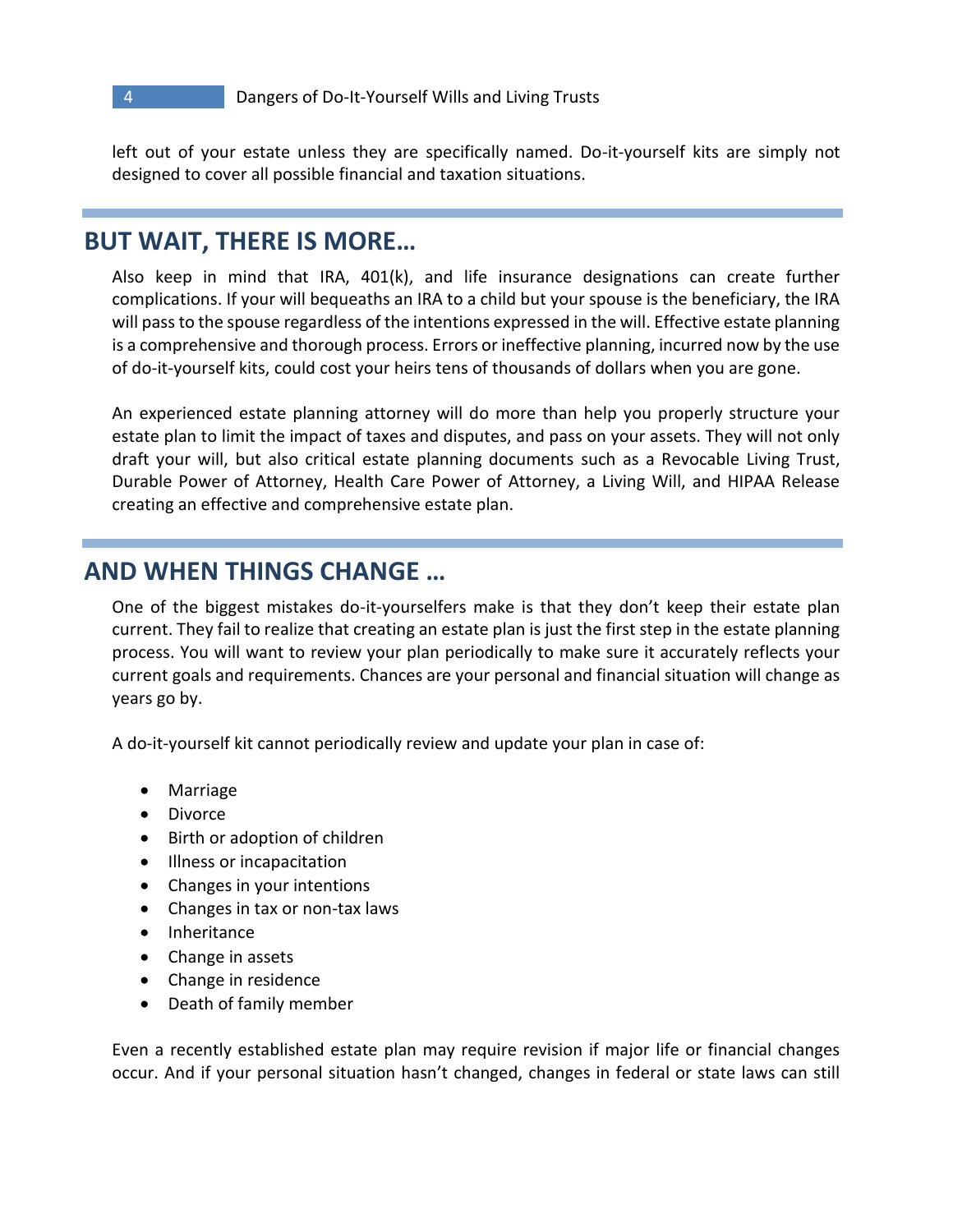affect your plan, which may cost you thousands of dollars by not taking advantage of new regulations.

## **WHERE THERE'S A GREAT WILL… THERE'S A GREAT WAY**

If you don't have a will or a trust, the state has prepared a plan for you. The distribution of your assets will be based on the state's intestacy laws. While having an estate plan can be better than having no estate plan at all, your plan should precisely express your intentions. Your estate plan should carry out your wishes precisely as you intend. An effective estate plan will provide financial stability to your spouse, children, or other beneficiaries, protect your assets for future generations, ensure your wishes are carried out, and protect the privacy of your loved ones.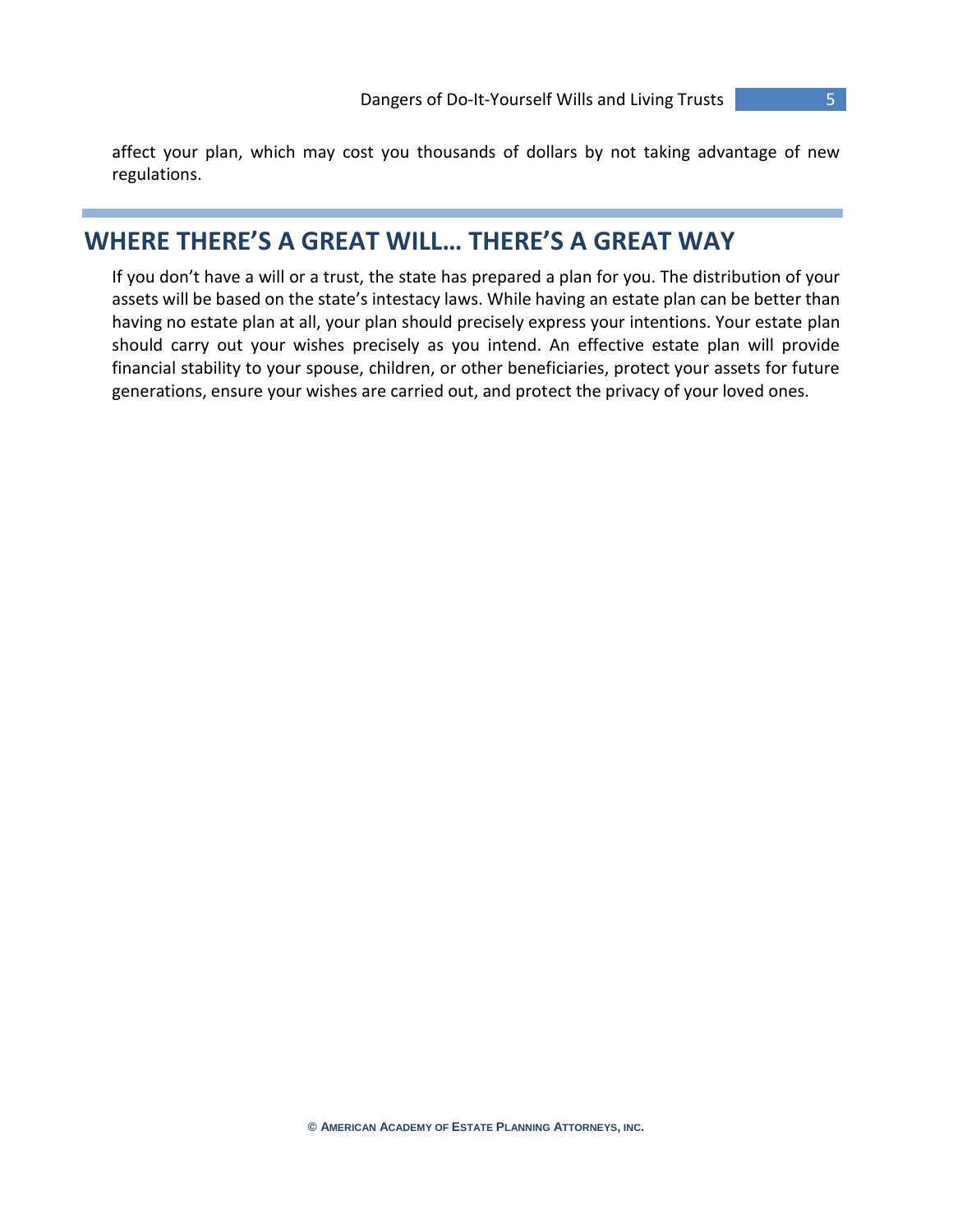# **ABOUT THE FIRM**

Schneider Rasche LLC is devoted primarily to estate planning. Our attorneys are members of the American Academy of Estate Planning Attorneys. We offer guidance and advice to our clients in every area of estate planning. This list offers a sampling of these services.

**Wills.** Prepare a Last Will and Testament to provide for the orderly transfer of your estate upon your death.

**Revocable Living Trust.** Prepare comprehensive, customized plans according to your needs.

**Special Needs and Divorce Protection.** Protect loved ones and get informed advice on these important estate planning issues.

**Asset Protection.** Receive guidance on protecting your legacy.

**Retirement Planning.** Ensure that your tax-deferred accounts are properly structured to give your family the greatest tax advantages possible.

**Long-Term Health Care.** Make sure you have properly outlined necessary health care instructions.

**Creditor Protection.** Find out how you can protect your estate and your heirs from judgment creditors.

**Structured Buy-Out Plans.** The plan you create for your children to sell or distribute land and assets.

**Trust Administration.** Distributing your estate after the first and second spouses pass away according to the terms of your Trust.

**Advanced Planning.** Get assistance with matters such as Family Limited Partnerships, Irrevocable Life Insurance Trusts, Charitable Remainder Trusts and Business Succession Planning.

**Probate Assistance.** Get the assistance you need when someone with or without a Will passes away.

**Updating Documents.** Ensure that your affairs are in order with regular estate reviews. Amend or restate your existing estate plan to ensure its effectiveness.

**Tax Planning.** Preserve your wealth and reduce taxes with proper planning.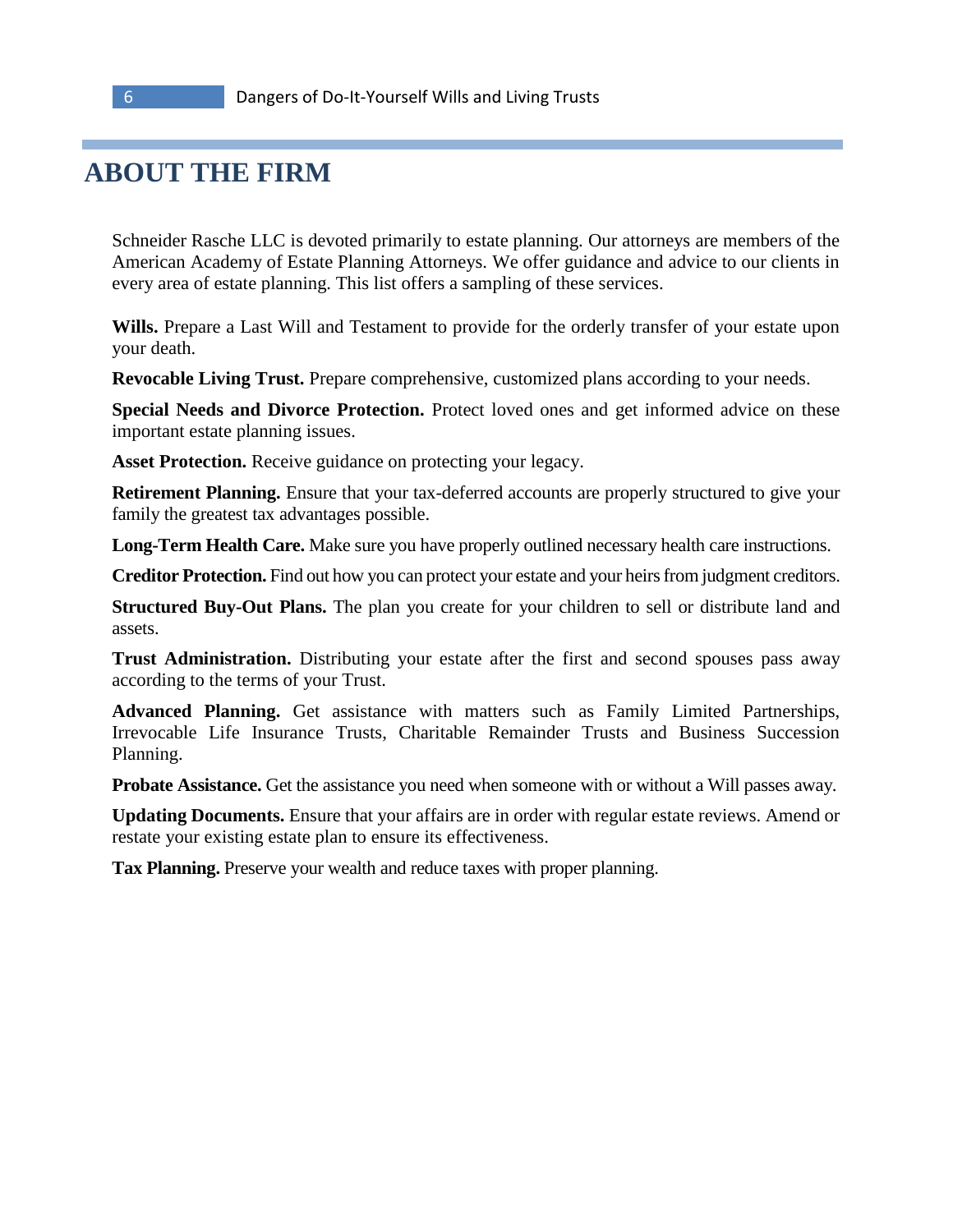#### **ABOUT THE ACADEMY**

This report reflects the opinion of the American Academy of Estate Planning Attorneys. It is based on our understanding of national trends and procedures, and is intended only as a simple overview of the basic estate planning issues. We



recommend you do not base your own estate planning on the contents of this Academy Report alone. Review your estate planning goals with a qualified estate planning attorney.

The Academy is a national organization dedicated to promoting excellence in estate planning by providing its exclusive Membership of attorneys with up-to-date research on estate and tax planning, educational materials, and other important resources to empower them to provide superior estate planning services.

The Academy expects Members to have at least 36 hours of legal education each year specifically in estate, tax, probate and/or elder law subjects. To ensure this goal is met, the Academy provides over 40 hours of continuing legal education each year. The Academy has also been recognized as a consumer legal source by *Money Magazine, Consumer Reports Money Adviser* and Suze Orman in her book, *9 Steps to Financial Freedom*.